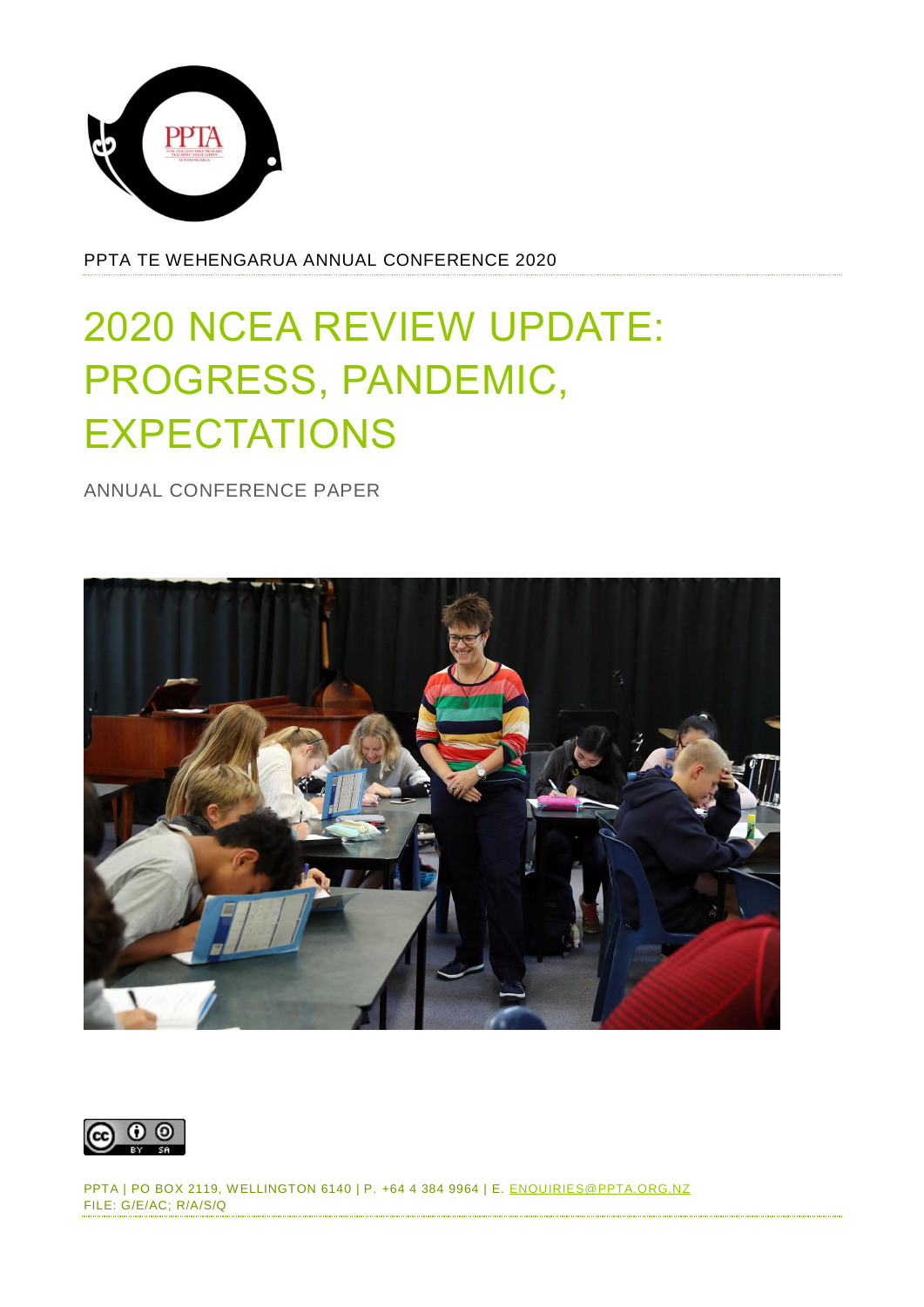This paper builds on the PPTA conference paper from 2017, *NCEA Review 2018: an opportunity for change,* which put the NCEA Review under the scrutiny of the eight criteria for an educationally valid qualifications system, established by PPTA's Qualifications Framework Inquiry (QFI) Te Tiro Hou in 1997. These criteria are that an educationally valid qualifications system must be: fair, inclusive, cumulative, clear, motivating, coherent, constructive and manageable. This paper provides an overview of the subsequent design of the NCEA Review and an update of the work completed to date, taking into account the impact of the 2020 COVID-19 situation.

### <span id="page-1-0"></span>**RECOMMENDATIONS**

- 1. That the report be received.
- 2. That PPTA, as the voice of the secondary teaching profession, continues to monitor the process of the NCEA Review paying particular attention to the short and long-term impacts on teacher workload and wellbeing.
- 3. That PPTA supports the NCEA Review design and implementation processes which will address inequities for ākonga.
- 4. That PPTA continues to be guided by the eight criteria for an educationally valid qualifications system when responding to any sector proposals.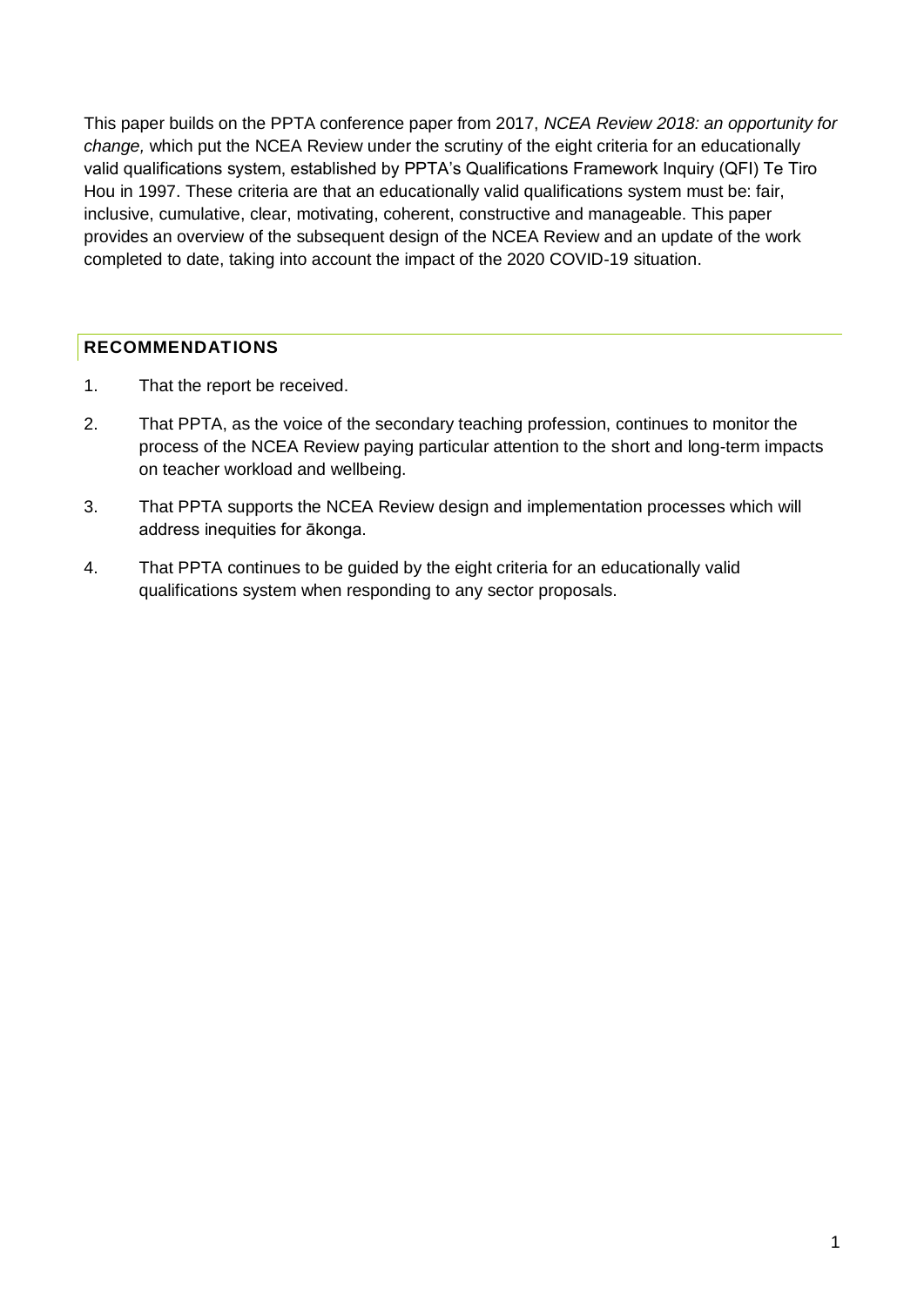# **CONTENTS**

| 6. | The COVID-19 Professional Issues (PI) Taskforce and teacher-based focus group 6 |  |
|----|---------------------------------------------------------------------------------|--|
|    |                                                                                 |  |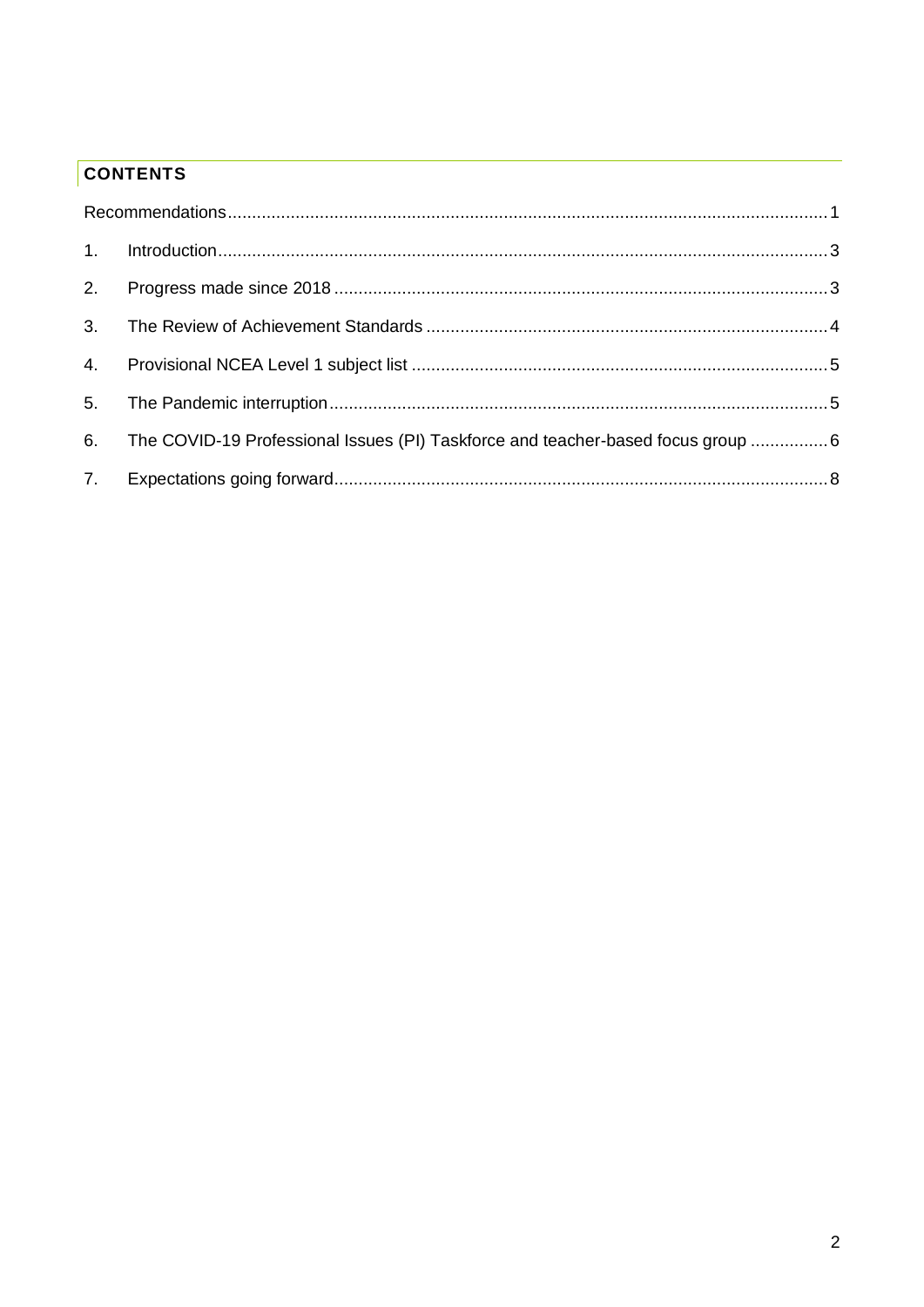## <span id="page-3-0"></span>**1. INTRODUCTION**

- 1.1. This paper builds on the PPTA conference paper from 2017, *[NCEA Review 2018, An](https://www.ppta.org.nz/dmsdocument/549)  [opportunity for change](https://www.ppta.org.nz/dmsdocument/549)* which scrutinised the review using the eight criteria for an educationally valid qualifications system, established by PPTA's Qualifications Framework Inquiry (QFI) Te Tiro Hou in 1997<sup>1</sup>. Those criteria are that an educationally valid qualifications system must be fair, inclusive, cumulative, clear, motivating, coherent, constructive and manageable.
- 1.2. This paper provides an overview of the subsequent design of the NCEA Review and an update of the work completed to date, taking into account the impact of the 2020 COVID-19 situation.

# <span id="page-3-1"></span>**2. PROGRESS MADE SINCE 2018**

#### **Background and Timelines**

- 2.1. The review of NCEA<sup>2</sup> is one of four big reviews (along with the Tomorrow's Schools review, reform of vocational education (RoVE), and reform of school property) that form part of the government's [Education Work Programme.](https://conversation.education.govt.nz/about/) The NCEA review meets the 2016 rules made under the 1989 Education Act for ongoing review of all qualifications and is being managed by the Ministry of Education, supported by other education agencies and stakeholder representatives.
- 2.2. In 2018, a national conversation of consultation comprising a number of public engagement activities began as part of the NCEA review, underpinned by the five guiding principles that define a strong qualification; wellbeing, equity and inclusion, coherence, pathways and credibility, and addressing the following six Big Opportunities developed by the [Ministerial](https://conversation.education.govt.nz/conversations/curriculum-progress-and-achievement/what-you-said-4/ministerial-advisory-group-members/)  [Advisory Group](https://conversation.education.govt.nz/conversations/curriculum-progress-and-achievement/what-you-said-4/ministerial-advisory-group-members/) (MAG):
	- 1. Creating space at NCEA Level 1 for powerful learning
	- 2. Strengthening literacy and numeracy
	- 3. Ensuring NCEA Levels 2 and 3 support good connections beyond schooling
	- 4. Making it easier for teachers, schools and kura to refocus on learning
	- 5. Ensuring the Record of Achievement tells us about learners' capabilities
	- 6. Dismantling barriers to NCEA**<sup>3</sup>**

-

2.3. PPTA was pleased to see that the review principles aligned well with the QFI criteria and that the Big Opportunities would provide a platform through the consultation process to address some of the concerns outlined in the 2017 conference paper, particularly around issues such as: the manageability of NCEA - including the need to focus more on the curriculum, motivation, and the tension between the desire to achieve well and student wellbeing.

<sup>&</sup>lt;sup>1</sup> Te Tiro Hou Report of the Qualifications Framework Inquiry 1997; Annual conference paper 2017: NCEA Review 2018, an opportunity for change

<sup>2</sup> See Appendices 1 and 2 for Ministry of Education NCEA Review timelines

<sup>&</sup>lt;sup>3</sup> Education Gazette Issue 97 No. 9, 28 May, 2018: <u>[NCEA review provides big opportunities](https://gazette.education.govt.nz/articles/ncea-review-provides-big-opportunities/)</u>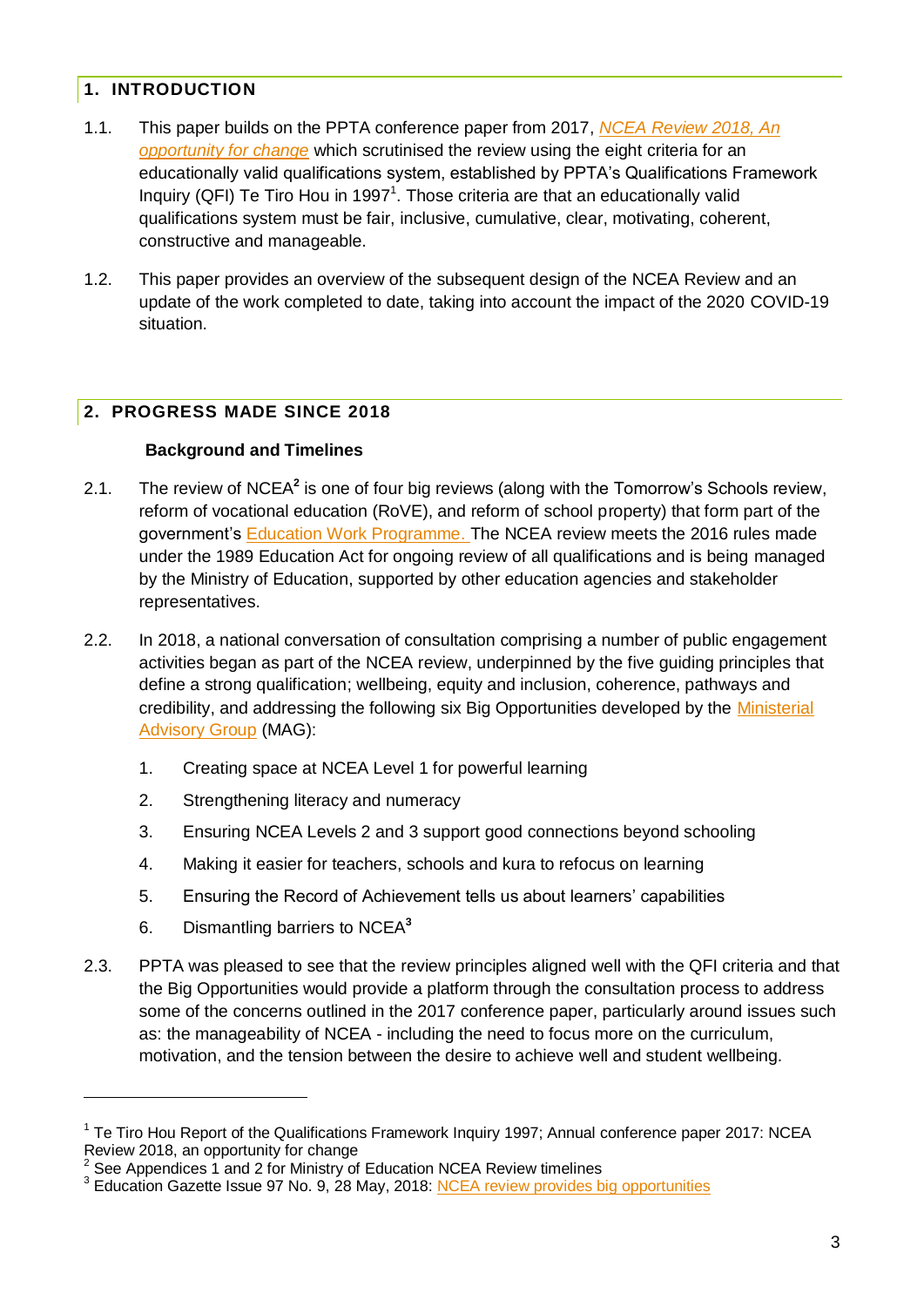- 2.4. Following the [consultation](https://conversation.education.govt.nz/conversations/ncea-review/background/findings-from-engagement/) period (NCEA review, findings from engagement) the MAG, the [Professional Advisory Group](https://conversation.education.govt.nz/conversations/ncea-review/background/advisory-groups/pag/) (PAG, including three PPTA representatives), and the Ministry of Education provided advice to the minister on recommended changes, and an NCEA change package was released in May 2019. The aim of this change package was to 'make our senior secondary qualification more robust, consistent, inclusive and accessible for students of all abilities and backgrounds' and included the following seven changes:
	- 1. *Make NCEA more accessible* including an end to NCEA fees and making Special Assessment Conditions more available;
	- 2. *Mana ōrite mō te mātauranga Māori* including better integration and improved status of te ao Māori and mātauranga Māori in standards, assessment resources; building teacher capability;
	- 3. *Strengthen literacy and numeracy requirements* including allowing learners to achieve these credits earlier than currently;
	- 4. *Have fewer, larger standards* including standards that cover a broader range of knowledge and rebalancing the internally and externally assessed standards; strengthening industry-derived standards (as part of RoVE);
	- 5. *Simplify NCEA's structure* including making each level 60 credits and reducing the number of resubmissions permitted;
	- *6. Show clearer pathways to further education and employment* including creating graduate profiles, developing a Vocational Entrance (VE) award and refining the Record of Achievement (ROA);
	- 7. *Keep NCEA Level 1 as an optional level*<sup>4</sup>
	- 2.5. The change package was endorsed 'in principle' by Cabinet in February 2020 with some small changes following sector feedback:
		- The new 20 credit literacy and numeracy co-requisite requirement will "be offered to students no earlier than Year 9"
		- With regard to ESOL literacy and numeracy requirements *"the Ministry of Education and NZQA may explore limited exceptions to the single benchmark where appropriate…"*
		- Limit resubmissions to the NA/A boundary only which will *"start from 2021"*
		- Extension of course endorsement will occur from 2021

# <span id="page-4-0"></span>**3. THE REVIEW OF ACHIEVEMENT STANDARDS**

-

3.1. One of the work streams, and therefore a subset of the NCEA review, is the review of achievement standards (RAS). As outlined by the Ministry of Education, who are in charge of this process too, achievement standards are due to be reviewed every five years.

<sup>&</sup>lt;sup>4</sup> [The NCEA Change package](https://conversation.education.govt.nz/conversations/ncea-review/change-package/) includes more detail, a link to the package overview and mythbusters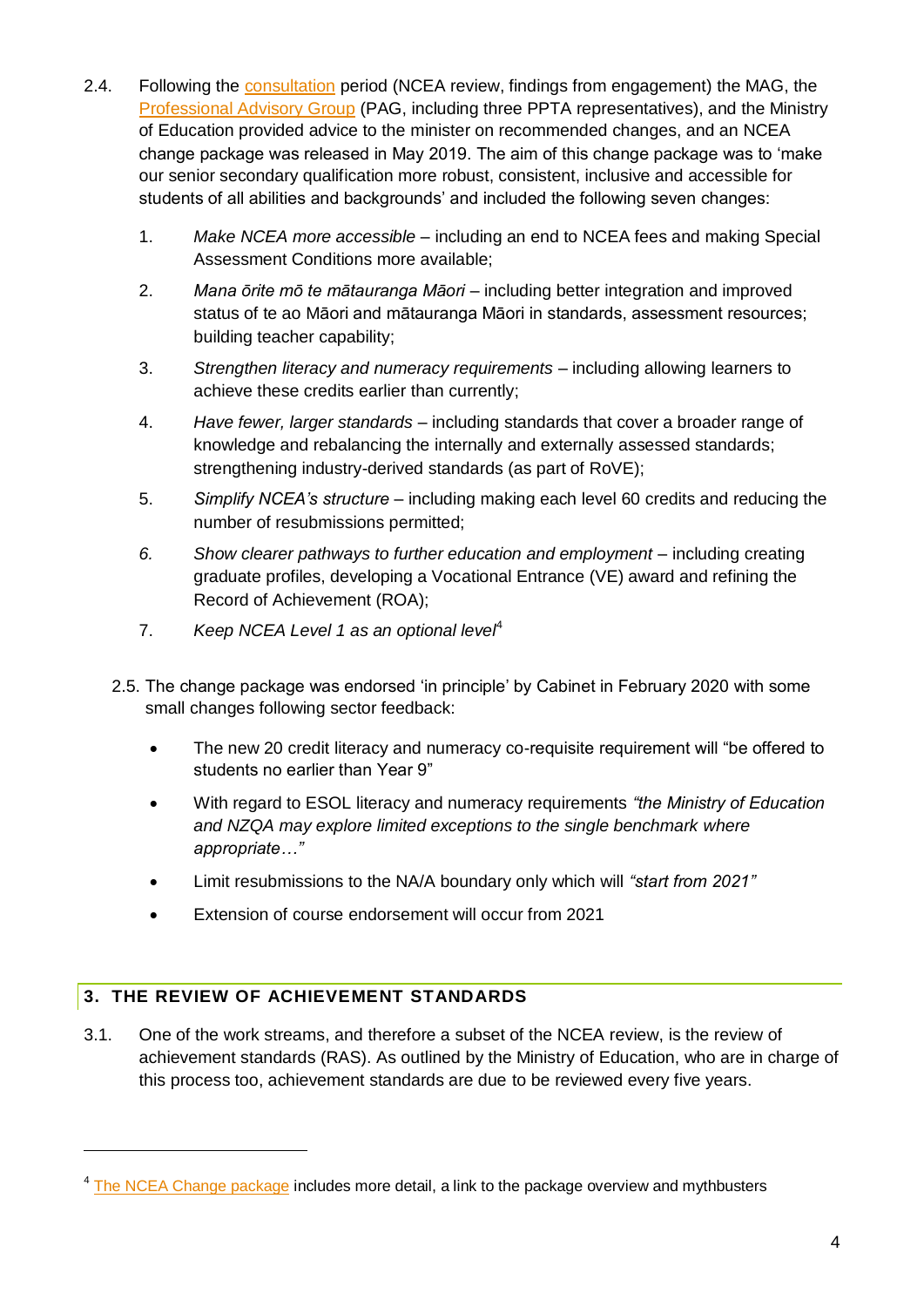- 3.2. The RAS presents an opportunity to bring the curriculum to the forefront of teaching and learning to address equity and parity issues, teacher and student workload issues and to ensure that the standards are fit for purpose for today's context and into the future.
- 3.3. This is also an opportunity to action the outcomes of the NCEA review that relate to achievement standards and resources.<sup>5</sup>
- 3.4. Under review are all subject matrices, all achievement standards, all assessment resources, teaching and learning guides, and exemplars.
- 3.5. The RAS began with a pilot phase where some of the early thinking was put into action for four NCEA Level 1 subjects: English, science, the visual arts and religious studies. The work was completed by subject expert groups (SEGs) comprising appointed practising teachers and experts including some PPTA members. The process for the remainder of the subjects at all three NCEA levels is to be informed by the feedback and results from this pilot phase. See Appendix 3 for the initial timeline.

# <span id="page-5-0"></span>**4. PROVISIONAL NCEA LEVEL 1 SUBJECT LIST**

- 4.1. The provisional NCEA Level 1 subject list was designed as part of the ministry's response to support the vision for NCEA as a broad, foundational qualification at Level 1, with further opportunities for specialisation at Levels 2 and 3. The three criteria that determined whether or not subjects appeared on the provisional list were:
	- i. how the subject fits with the policy vision of a broader, foundational NCEA Level 1 with increasing specialisation at Levels 2 and 3;
	- ii. the extent to which the subject supports the inclusion of important and rich learning from the National Curriculum, with as little overlap as possible; and
	- iii. the extent to which the subject supports coherent and robust pathways into NCEA Level 2 and further study or training.
- 4.2. Feedback on the list was initially due in April 2020, however due to the COVID-19 pandemic the deadline was extended to July.

# <span id="page-5-1"></span>**5. THE PANDEMIC INTERRUPTION**

- 5.1. Just when the subject expert groups for the remainder of the Level 1 subjects were about to meet for the first time, (other than the four from the pilot phase of the RAS), the COVID-19 pandemic reached New Zealand's shores and the country went into alert level 4 lockdown on Wednesday 25 March 2020.
- 5.2. Prior to the closure of schools, PPTA was involved in regular meetings with the Ministry of Education and NZQA addressing the potential impact of COVID-19 on New Zealand schools. PPTA supported the view that the teaching, learning and assessment that occurred

-

<sup>5</sup> [NCEA Review: RAS \(education.govt\)](https://conversation.education.govt.nz/conversations/ncea-review/review-of-achievement-standards/)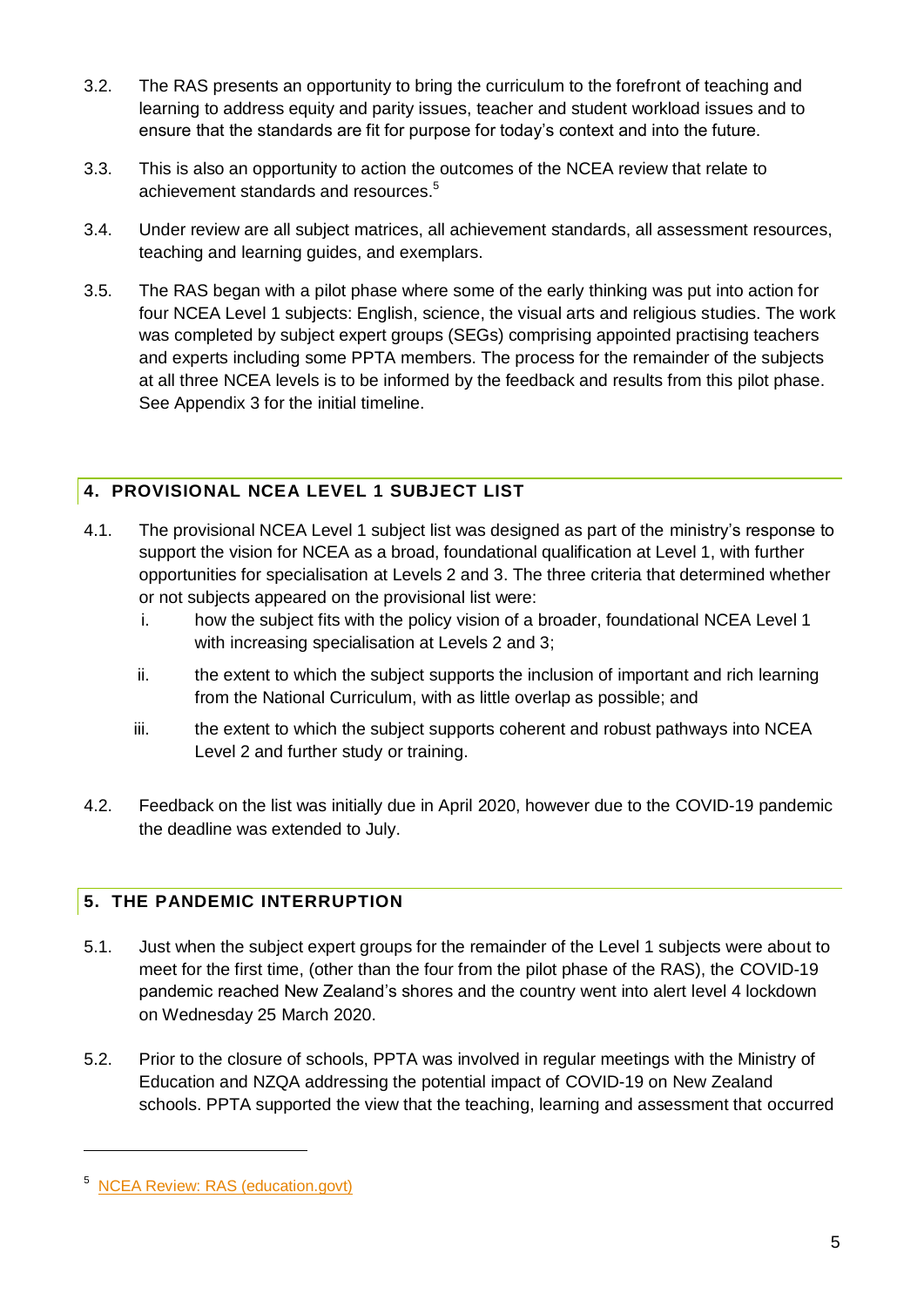during the lockdown could, at best, be described as emergency remote teaching6 and that the key focus during and post-lockdown should be around wellbeing for teachers and students and equity issues rather than keeping up with and preparing for assessment events.

- 5.3. PPTA advice on assessment to teachers was that:
	- *Focus should be on teaching and learning as students get used to learning from home. If students are already working on internal assessments then you may decide to carry on with this work. However it is probably advisable to avoid setting new summative assessments at this time as this puts added pressure on both the students and the teacher.*
	- *Summative assessment raises a number of issues such as, a) fairness, validity and reliability; b) not all students have devices, space, quiet or similar levels of experience of remote teaching and learning; and c) distance assessment cannot be done in all subjects*. 7
	- *All the while, NZQA's message was to push the flexibility of the qualification with an almost business as usual approach to the lockdown: "Teachers will be communicating with students, and setting and marking work regularly throughout the week, just as they would if they were at school"*

## <span id="page-6-0"></span>**6. THE COVID-19 PROFESSIONAL ISSUES (PI) TASKFORCE AND TEACHER-BASED FOCUS GROUP**

- 6.1. At the Term 2, 2020 meeting of the PPTA Executive, several recommendations were approved to support PPTA to continue to address concerns arising from the COVID-19 situation. A PI Taskforce was established to give advice in response to proposals by NZQA, the ministry and the tertiary qualification boards in relation to teaching, learning and, in particular, assessment in response to disrupted learning programmes as a result of the COVID-19 crisis. This is a rapid response, high-level reference group - comprising members from the Professional Issues Advisory Committee, the Curriculum Advisory Committee, Te Huarahi, Secondary Principals' Council and includes the president and a guidance counsellor - that will remain in place until the end of 2020, or as needed.
- 6.2. This taskforce also supported the establishment of a PPTA teacher-based C-19 teaching, learning and assessment focus group to provide a broad view of teaching and learning from home and the return to school; and to feed in some of the issues, concerns across the membership back to the C-19 PI Taskforce.
- 6.3. Both groups have met twice via Zoom to date.

-

<sup>&</sup>lt;sup>6</sup> [The Difference Between Emergency Remote Teaching and Online Learning](https://er.educause.edu/articles/2020/3/the-difference-between-emergency-remote-teaching-and-online-learning#:~:text=Emergency_Remote_Teaching,mode_due_to_crisis_circumstances.) and This is emergency remote eaching, not just online teaching

<sup>7</sup> [COVID-19 Working from home \(PPTA\)](https://www.ppta.org.nz/advice-and-issues/covid-19-working-from-home)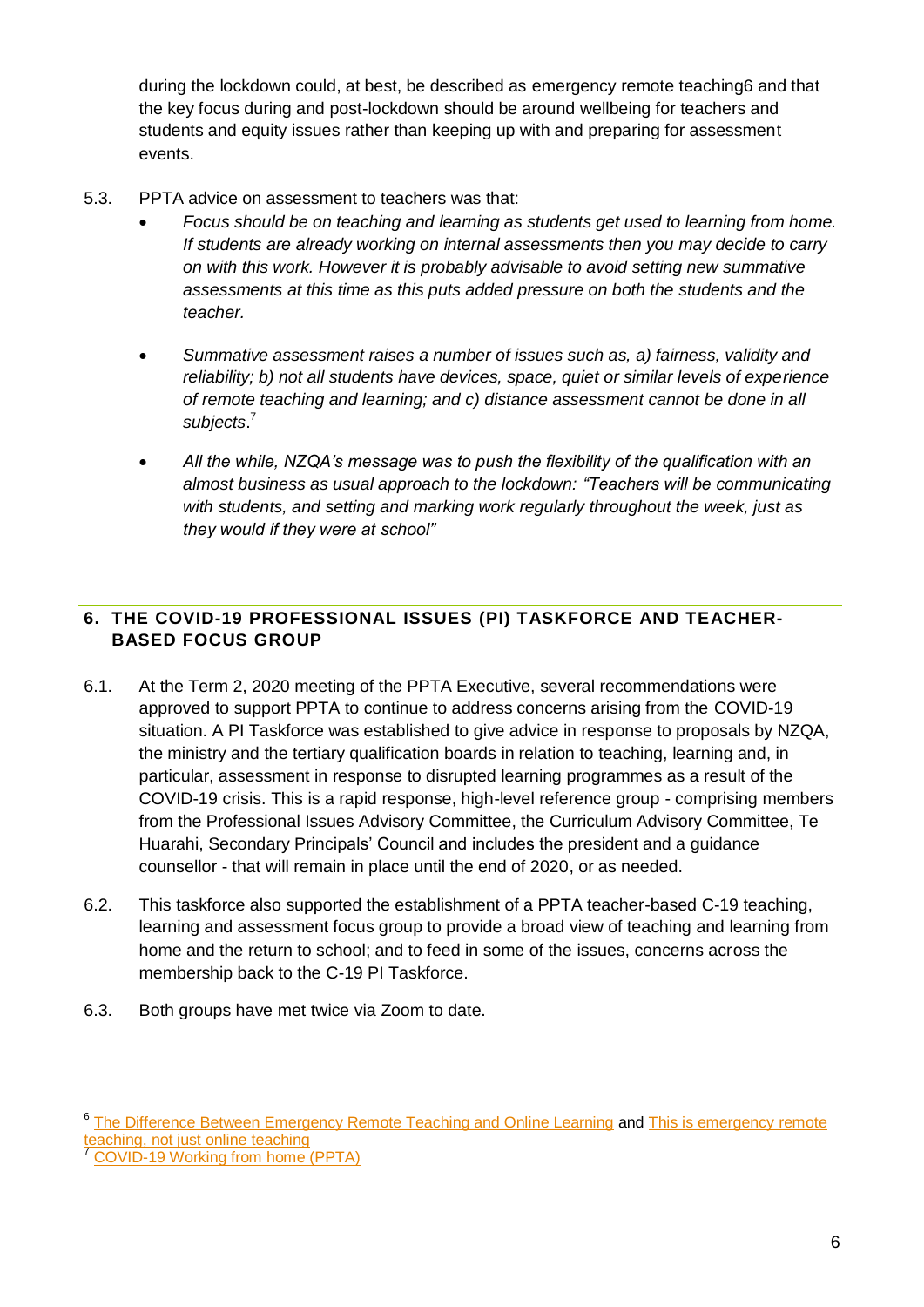#### **NCEA 2020 changes**

- 6.4. As expected, the disruption to teaching and learning as a result of the COVID-19 pandemic had a major impact on NCEA programmes. As students and teachers returned to school there was a commonly reported theme of anxiety and stress across all of the groups we consulted both formally (PPTA's advisory groups and COVID-19 PI Taskforce and focus group, and subject associations) and informally (PPTA social media sites). There was a tension between the need to continue with learning and teaching without feeling the need to 'catch-up' versus the desire to make up for the lost time and box on with the regular teaching and assessment programme.
- 6.5. Although from the start of the COVID-19 situation NZQA and the ministry (who are the owners of the NCEA qualification) were promoting the flexibility of NCEA and were providing other resources, templates and the like to support teachers as they gathered alternative evidence for assessment, PPTA is delighted that further more widespread changes were eventually announced for the 2020 academic year:
	- 13 May Delay to the start of external examinations and submission dates for externally assessed portfolio subiects. <sup>8</sup>
	- 3 June Learning Recognition credits, Certificate and course endorsements, University Entrance changes.<sup>9</sup>

### **Changes to the NCEA Teacher Only Days**

- 6.6. As part of the settlement of the secondary teachers' collective agreement last year, the Tripartite Accord between NZEI, PPTA and the Ministry of Education approved eight teacher only days to support the implementation of changes to NCEA. There were to be two days in 2020, three in 2021, and three in 2022.
- 6.7. Due to the impact of COVID-19, the Accord group, along with the Secondary Principals' Association of New Zealand (SPANZ), and New Zealand Secondary Principals' Council (SPC), have agreed to make the following changes to the yearly allocation:
	- There will be no teacher only day in August 2020. Schools and students need this time for teaching and learning.
	- The will be a teacher only day in November 2020 which will occur while senior students (Years 11, 12 and 13) are sitting their external exams.
	- The focus of the teacher only day in November will focus on changes to NCEA. Details will be confirmed closer to the time.
	- The teacher only day originally scheduled for August 2020 will now be used in 2022. This means that the eight days will now be allocated as follows: one day scheduled for 2020, three for 2021, and four for 2022.

-

<sup>&</sup>lt;sup>8</sup> [NCEA changes to address COVID-19 impact](https://www.nzqa.govt.nz/about-us/news/ncea-changes-to-address-covid-19-impact/) (NZQA)

<sup>&</sup>lt;sup>9</sup> [NCEA-and university entrance changes for 2020 \(NZQA\)](https://www.nzqa.govt.nz/about-us/news/ncea-and-university-entrance-changes-for-2020/)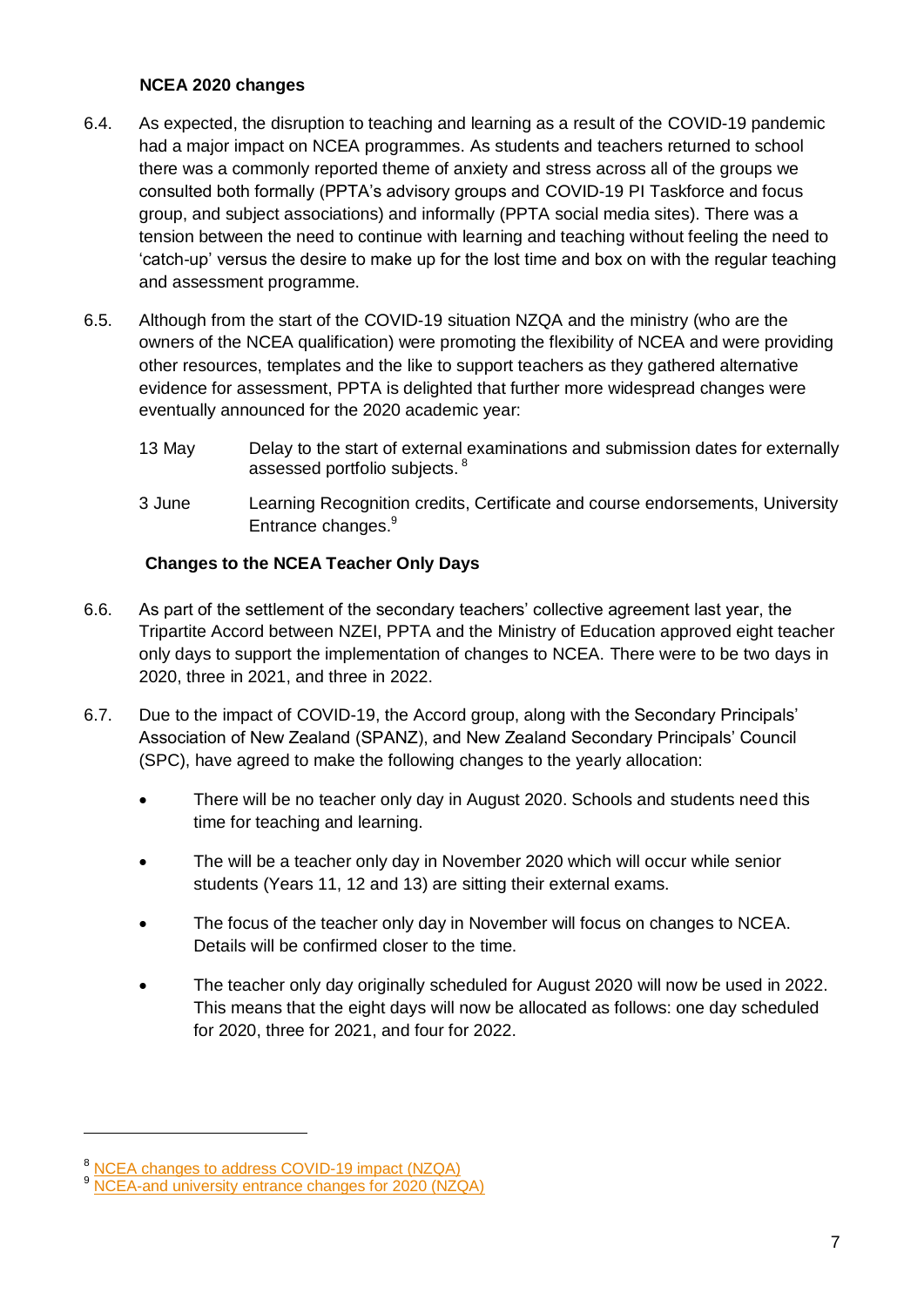## <span id="page-8-0"></span>**7. EXPECTATIONS GOING FORWARD**

- 7.1. It is important to keep key messages from PPTA's Qualifications Framework Inquiry Te Tiro Hou, the 2017 conference paper NCEA Review 2018, An opportunity for change and the August 2018 submission on Big Opportunities at front and centre of PPTA responses. Key to the work of PPTA will be supporting members to navigate next steps, at the same time acknowledging the wide range of views that exist amongst its members.
- 7.2. PPTA will be making the most of opportunities to:
	- bring the curriculum into the conversation as much as possible;
	- address inequities of workload;
	- promote increased opportunities for Māori students that take account of Māori student voice; and
	- acknowledge the need for a range of appropriate pathways for all ākonga, including those who need support getting over the line.

#### **Caveat: the unknowns**

- 7.3. At the point of completing this paper (23 July), decisions made based on the feedback received from the provisional NCEA Level 1 list were yet to be announced by the Minister of Education. These announcements have the potential to see the biggest changes the senior secondary teaching landscape has seen since the inception of NCEA.
- 7.4. PPTA must be ready to support both the positive opportunities that will arise (such as the inclusion of a Te Ao Māori perspective across all programmes, and, as mentioned above in the development of resources for Māori ākonga) and the anxiety that will be inevitable from, in some cases, unwanted changes to teaching programmes (including those that will cause some schools to drop some existing subjects) and the fear of uncertainty around employment.
- 7.5. By the time this paper reaches conference many of these changes will be known but the impacts on implementation will only just be starting to be understood.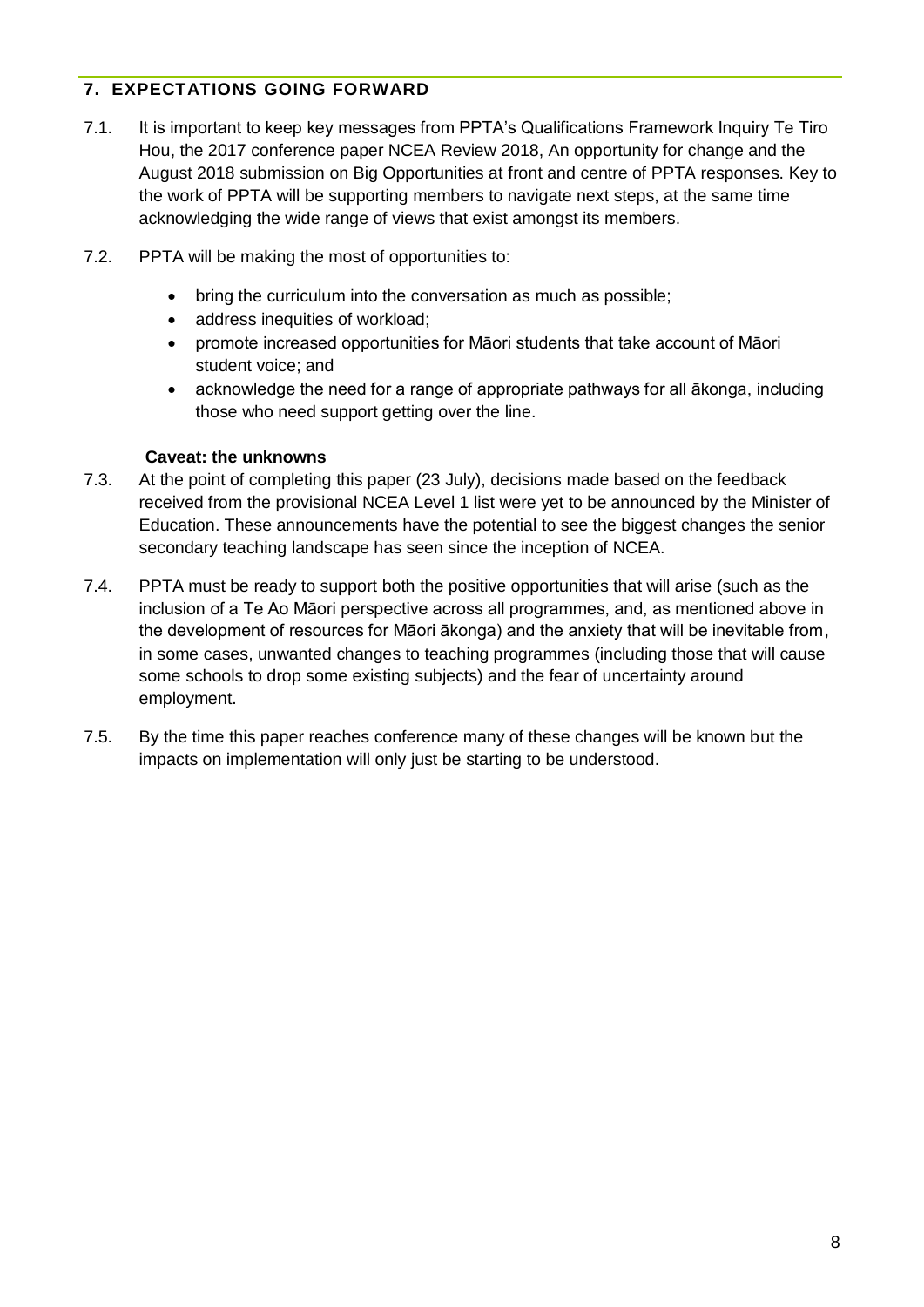#### **APPENDICES OF TIMELINES**

**Appendix 1 Timeline of the NCEA Review to date**



Join the conversation at conversation education govt.nz

 $\mathbf{A}$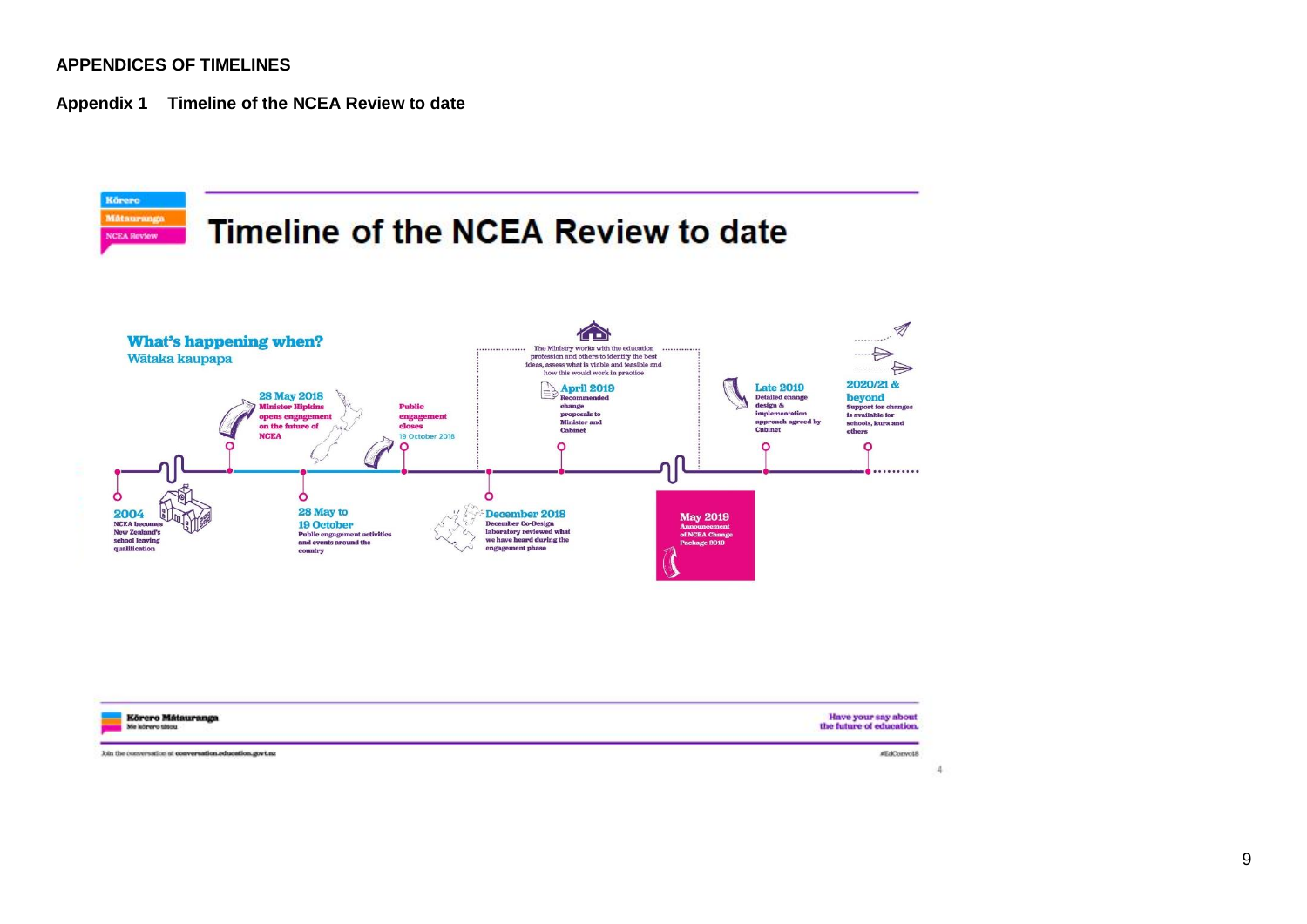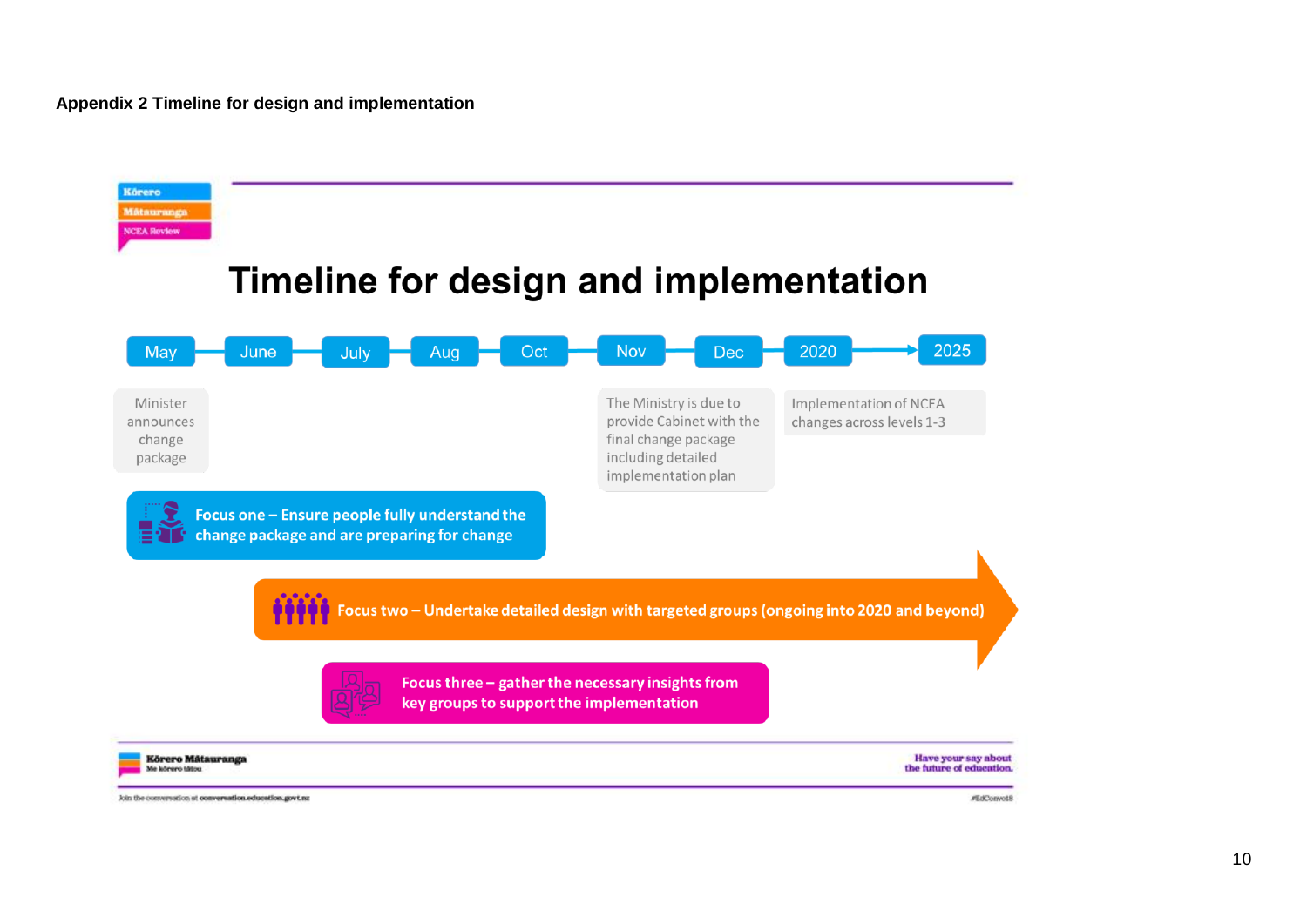

Join the conversation at conversation education.govt.nz

#EdConvot8